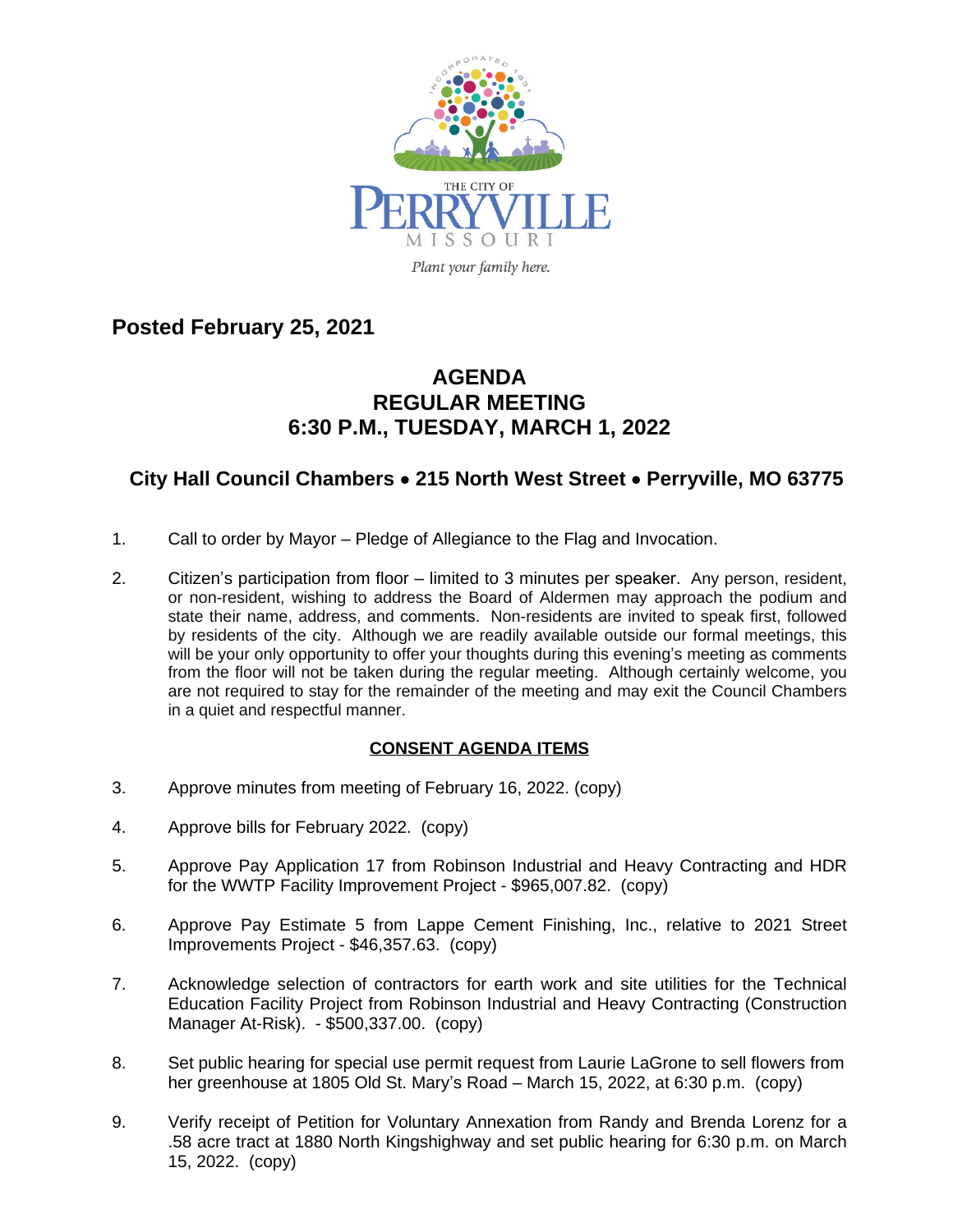- 10. Approve Festival Application for Temporary Outdoor Consumption Permit from the Perryville Chamber of Commerce for Mayfest 2021 (includes times set for evening music and street closings) – May 4-7, 2022. (copy)
- 11. Approve recommendation from Asst. Chief Jones regarding Street Lighting Study on Jenkins Street. (copy)
- 12. Approve recommendation from Asst. Chief Jones regarding Parking Study on Moulton Street. (copy)
- 13. Approve specifications for Perry Park Center HVAC Maintenance and authorize staff to advertise for bids. (copy)
- 14. Approve bids received for Fire Station-Utility Main Extensions Project and award to Earth First Contractors, LLC, per recommendation of City Engineer Baer - \$102,211.20. (copy)
- 15. Approve final plans and specifications for the Reconstruction of the Southeast Taxiway and East Apron Taxilane at the Perryville Regional Airport and authorize staff to advertise for bids. (copy)
- 16. Approve staff's recommendation to select Utility Safety & Design, Inc., as the city's natural gas engineering consultant. (copy)
- 17. Acknowledge Flood Study Review memorandum submitted to SEMA on behalf of the City of Perryville by Allgeier, Martin and Associates, Inc., consulting engineers. (copy)

## **END OF CONSENT AGENDA**

- 18. Resolution No. 2022-03 Accepting Voluntary Annexation from Randy and Brenda Lorenz for a .58 acre tract at 1880 North Kingshighway. (copy)
- 19. Bill No. 6272 for Ordinance No. 6489 Entering into an agreement with Western Diesel Services, Inc., d/b/a CK Power relative to generator maintenance – second reading and final passage. (copy)
- 20. Bill No. 6273 for Ordinance Approving 2022-23 Pay Plan first reading. (copy enclosed may be read by title only)
- 21. Bill No. 6274 for Ordinance Amending City Budget Fiscal Year 2021-22 first reading. (copy enclosed – may be read by title only)
- 22. Bill No. 6275 for Ordinance Adopting City Budget Fiscal Year 2022-23 first reading. (copy enclosed – may be read by title only)
- 23. Bill No. 6276 for Ordinance Entering into a Memorandum of Understanding relative to Downtown Streetlights with the County of Perry, Missouri - first reading. (copy enclosed may be read by title only)
- 24. Bill No. 6277 for Ordinance Granting warranty deed to County of Perry first reading. (copy enclosed - may be read by title only)